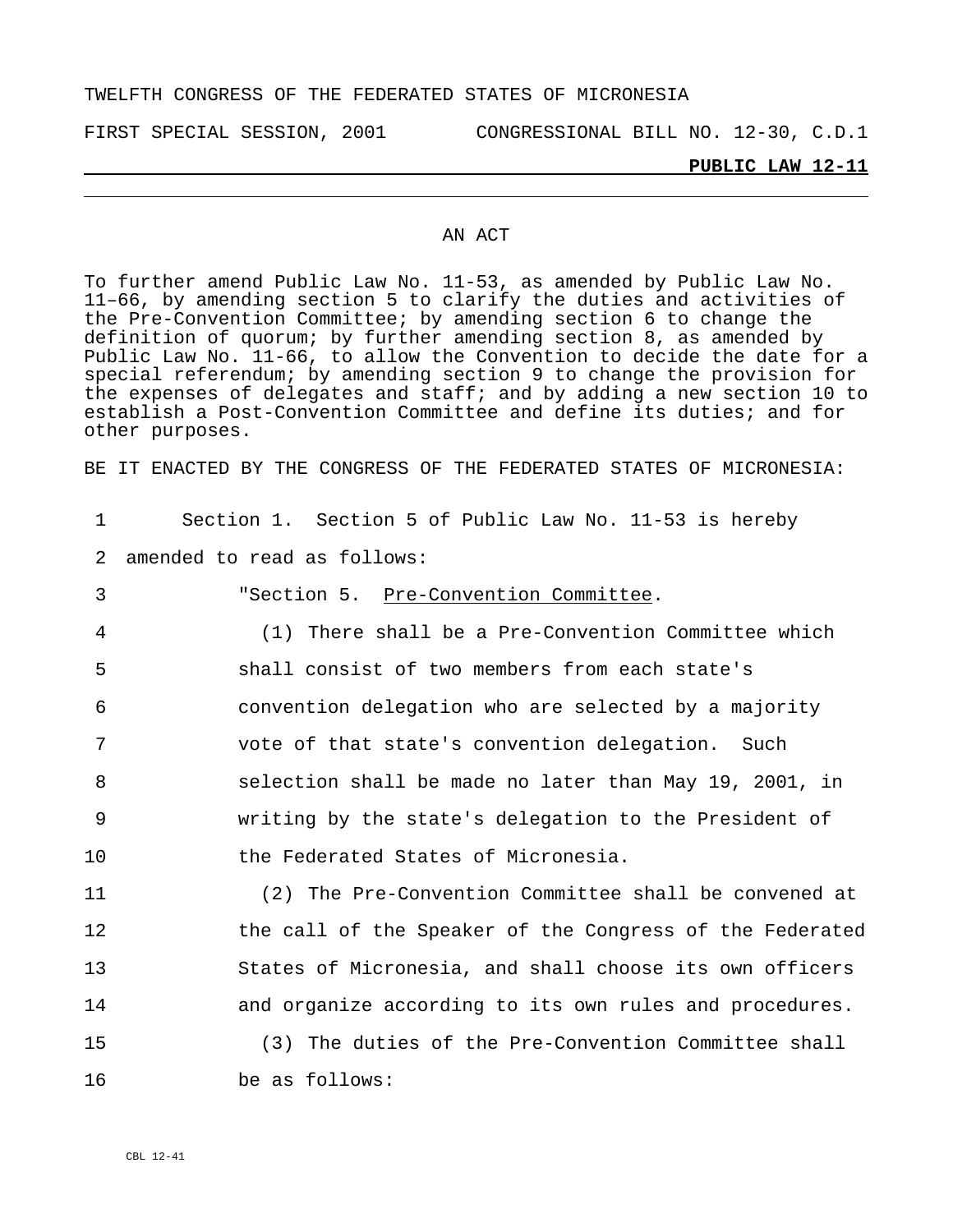1 2 3 4 5 6 7 8 9 10 11 12 13 14 15 16 17 18 19  $20^{\circ}$ 21 22 23 24 25 (a) to make arrangements for accommodations, equipment and facilities; PROVIDED, however, that the Pre-Convention Committee shall, whenever possible, arrange to utilize National Government equipment and facilities; (b) to make arrangements for staff; (c) to prepare a budget for the Constitutional Convention to be submitted to Congress in the regular or special session of Congress next following; (d) to confer with the various state Convention delegations to identify those issues that each delegation wishes to raise at the Convention; (e) to commission any research that it feels should be performed on issues identified by the state delegations prior to the convening of the Convention; (f) to specify a date for convening the Convention; (g) to prepare proposed rules and procedures; and (h) to perform other functions not otherwise reserved to the Convention which will assure a successful and orderly Convention. (4) Members of the Pre-Convention Committee shall be entitled to per diem and travel expenses at standard rates, as provided by the Financial Management Regulations of the National Government of the Federated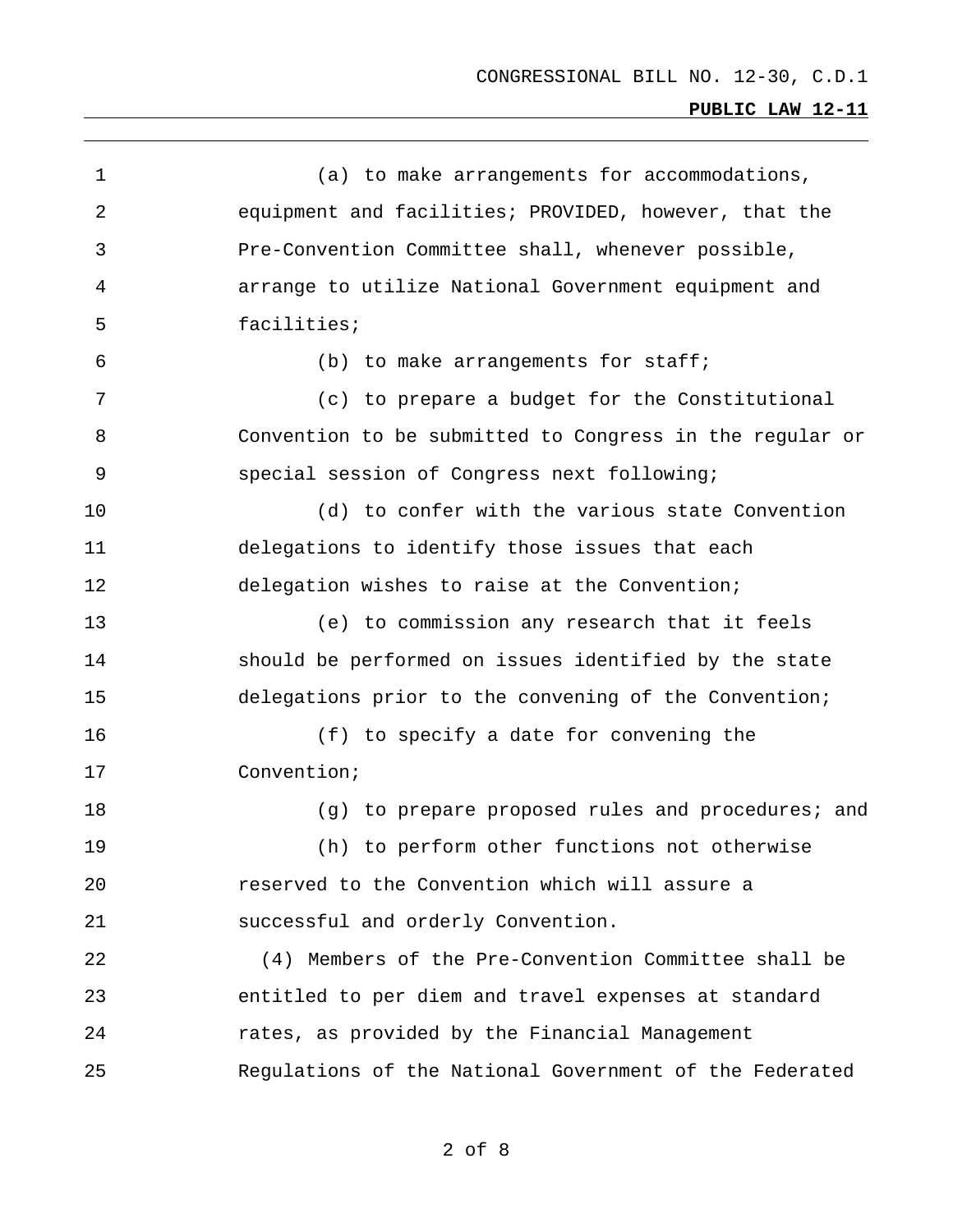| 1  | States of Micronesia, while on the business of the       |
|----|----------------------------------------------------------|
| 2  | Committee.                                               |
| 3  | Staff assistance for the Pre-Convention Committee<br>(5) |
| 4  | shall be provided as needed through the National         |
| 5  | Government of the Federated States of Micronesia.        |
| 6  | (6) The Pre-Convention Committee shall complete its      |
| 7  | work in no more than fifteen calendar days, except that  |
| 8  | the officers of the Pre-Convention Committee shall be    |
| 9  | authorized to take action thereafter, as necessary, to   |
| 10 | complete preparations for the convening of the actual    |
| 11 | Convention itself."                                      |
| 12 | Section 2. Section 6 of Public Law No. 11-53 is hereby   |
| 13 | amended to read as follows:                              |
| 14 | "Section 6. Procedures.                                  |
| 15 | (1) Once convened, the Constitutional Convention shall   |
| 16 | continue in session for no longer than thirty calendar   |
| 17 | days, PROVIDED, however, that the Convention may:        |
| 18 | (a) call recesses, PROVIDED, however, that all           |
| 19 | recess days shall count as calendar days; and            |
| 20 | (b) extend the session, if necessary, for up to          |
| 21 | not more than fifteen additional calendar days, for a    |
| 22 | total of forty-five calendar days.                       |
| 23 | (2) The President of the Federated States of             |
|    |                                                          |
| 24 | Micronesia, or his designee, shall act as President of   |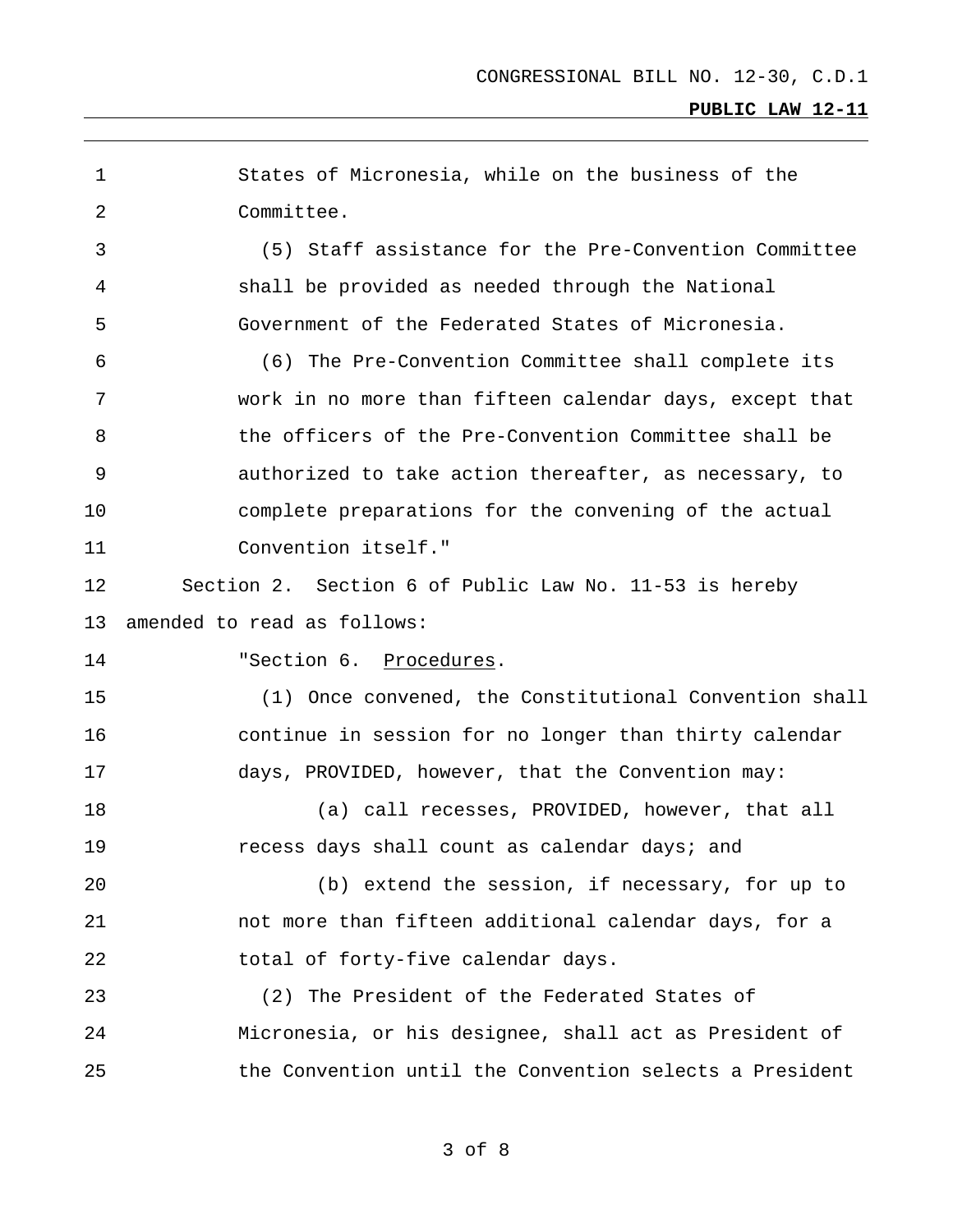1 from among its membership.

2 3 4 (3) The Convention shall select, from among its membership, a President and such additional officers as it may deem necessary and appropriate.

5 6 7 (4) The Convention shall adopt its own rules and procedures not inconsistent with this act. All sessions of the Convention shall be open to the public.

8 9 10 11 12 13 14 (5) Unless otherwise provided by Convention rule, a quorum of the Convention shall consist of a majority of all the delegates to the Convention, PROVIDED all four state delegations are present. For the purpose of determining a quorum, a state delegation is present when at least one-half of the delegates from that state are present."

15 16 17 Section 3. Section 8 of Public Law No. 11-53, as amended by Public Law No. 11-66, is hereby further amended to read as follows:

18 "Section 8. Duties of the Convention.

19  $20^{\circ}$ 21 22 23 24 25 (1) The Convention shall propose amendments to the Constitution. Unless the Convention, by resolution, selects an earlier date, proposed amendments will be placed on a ballot for a referendum to be held in March 2003 or, in the event that an amendment would affect the general election, in a special referendum called by the President of the Federated States of Micronesia for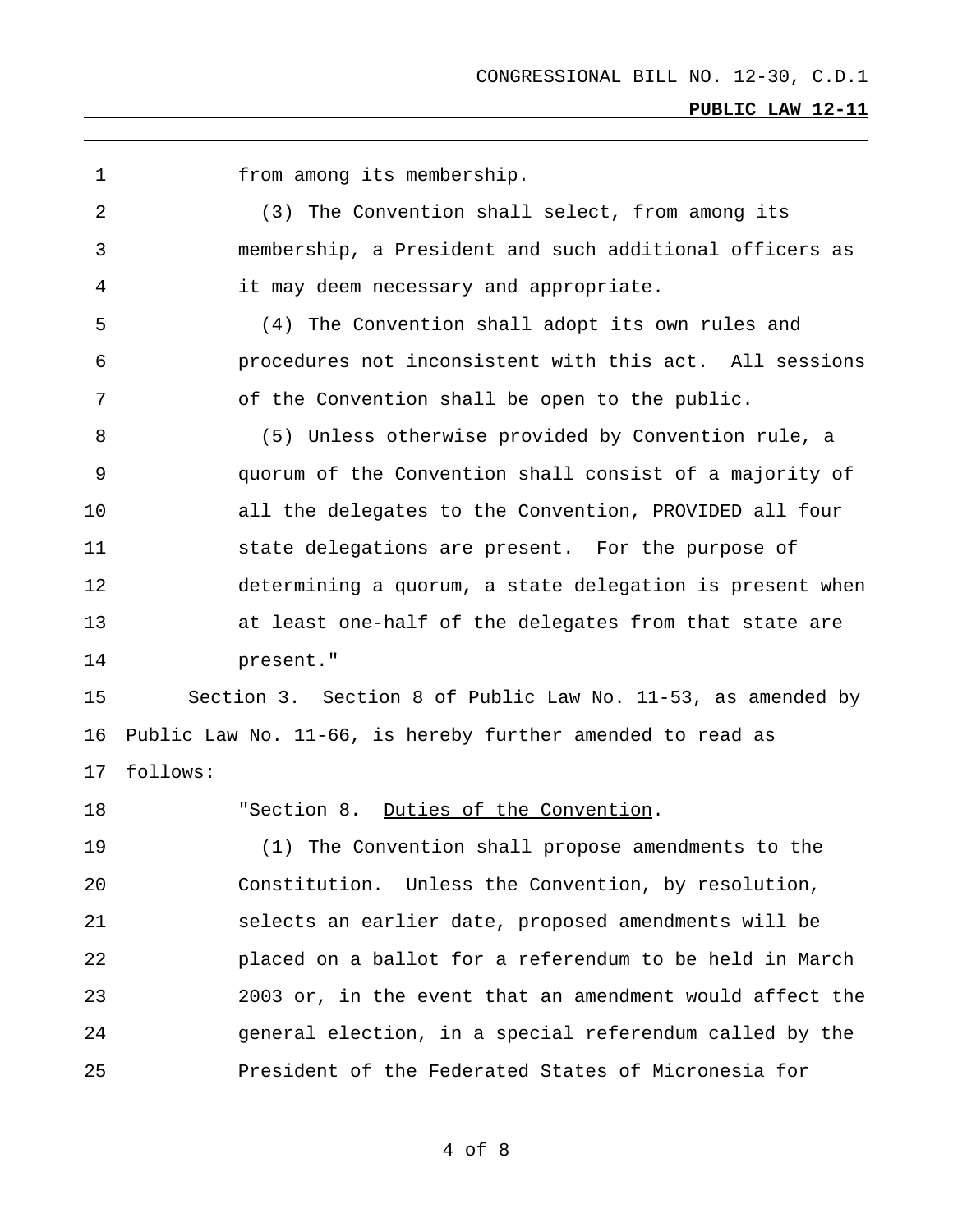1 December of 2002.

2 3 4 5 6 (2) Proposed amendments to the Constitution shall be in the format set forth in the Constitutional Amendment Procedure Act title 1, section 703 of the Code of the Federated States of Micronesia, as amended, and any regulations issued pursuant thereto.

7 8 9 10 11 12 13 14 15 (3) When said amendments have been proposed by the Convention, the Convention shall notify the President of the Federated States of Micronesia, who shall transmit a copy of the amendments to the Congress of the Federated States of Micronesia, and shall call a referendum as provided by title 1, chapter 7 of the Code of the Federated States of Micronesia, as amended." Section 4. Section 9 of Public Law No. 11-53 is hereby amended to read as follows:

16

"Section 9. Expenses of delegates and staff.

17 18 19  $20^{\circ}$ 21 22 23 24 25 (1) While on the business of the Convention, all delegates and staff of the Convention, including nongovernment employees, shall be entitled to per diem and travel expenses at the standard rates provided by the Financial Management Regulations of the National Government of the Federated States of Micronesia, if eligible therefore pursuant to the guidelines set forth in such regulations; PROVIDED, however, that all delegates shall be eligible to receive the standard car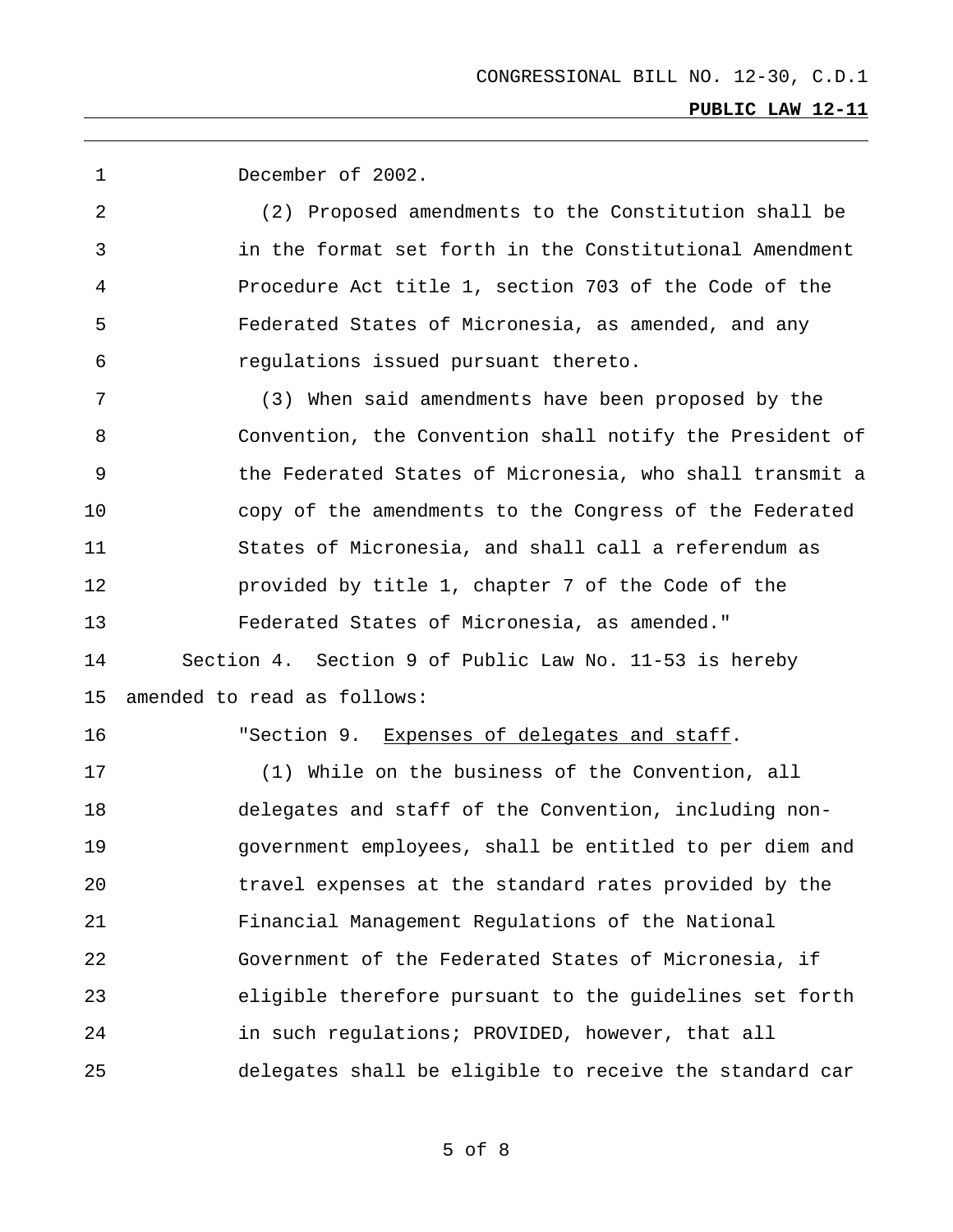1 2 rental allowance, upon request, if supported by proper documentation.

3 4 5 6 7 (2) Any delegate who is an official or employee of the National Government of the Federated States of Micronesia shall be placed on administrative leave with pay and shall be entitled to receive his or her regular salary during their service as delegate.

8 9 10 11 12 13 (3) Delegates not receiving administrative leave with pay from their usual employment, if any, shall be entitled to a stipend while on the business of the Convention. The daily stipend shall be the greater of three-fourths (3/4) of the Delegate's daily salary or \$50.00 per day.

14 15 16 17 (4) Upon the request of the Pre-Convention Committee, staff assistance for the Constitutional Convention shall be provided as needed through the National Government of the Federated States of Micronesia."

18 19 20 Section 5. Public Law No. 11-53, as amended by Public Law No. 11-66, is hereby further amended by enacting a new section 10 to read as follows:

21

"Section 10. Post-Convention Duties.

22 23 24 (1) All Post-Convention duties shall be completed under the supervision and direction of the Convention President.

25 (2) To the greatest extent possible, assistance in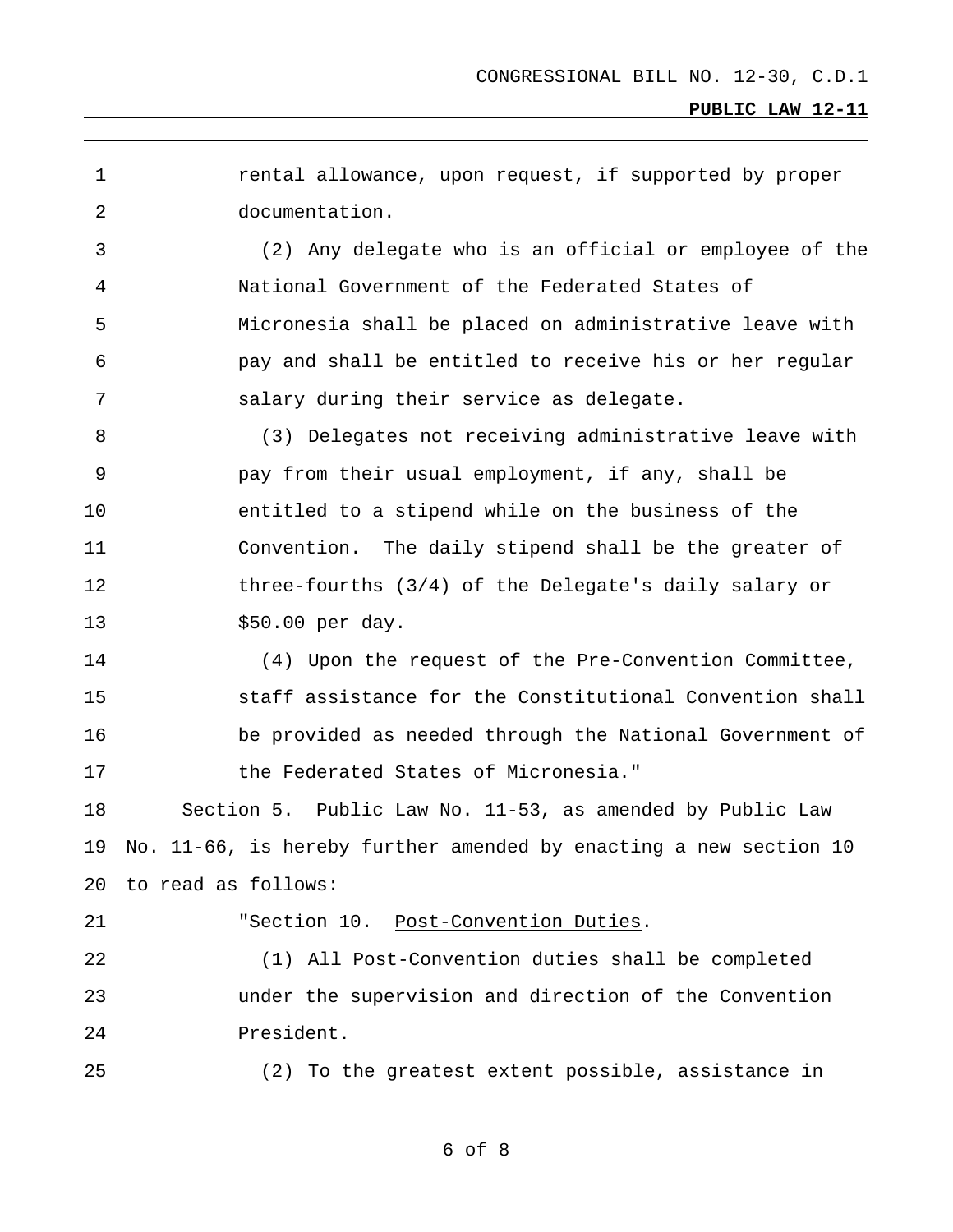| $\mathbf 1$    | completing Post-Convention duties shall be provided     |
|----------------|---------------------------------------------------------|
| 2              | through the Executive Branch of the National Government |
| 3              | of the Federated States of Micronesia.                  |
| $\overline{4}$ | (3) To the extent otherwise necessary, and at the       |
| 5              | direction of the Convention President, Post-            |
| 6              | Convention duties shall be completed by Convention      |
| 7              | Staff.                                                  |
| 8              | (4) Post-Convention duties include the following:       |
| 9              | (a) to insure the timely and accurate                   |
| 10             | publication of a bound journal of the convention        |
| 11             | and its proceedings;                                    |
| 12             | (b) to insure timely submission and payment             |
| 13             | of all Convention expenses;                             |
| 14             | (c) to develop factual written materials                |
| 15             | that set forth the content and purpose of each          |
| 16             | proposed amendment and shall be used for public         |
| 17             | education on each amendment proposed by the             |
| 18             | Convention; and                                         |
| 19             | (d) to perform such other duties as may be              |
| 20             | assigned by the Convention."                            |
| 21             |                                                         |
| 22             |                                                         |
| 23             |                                                         |
| 24             |                                                         |
| 25             |                                                         |
|                |                                                         |